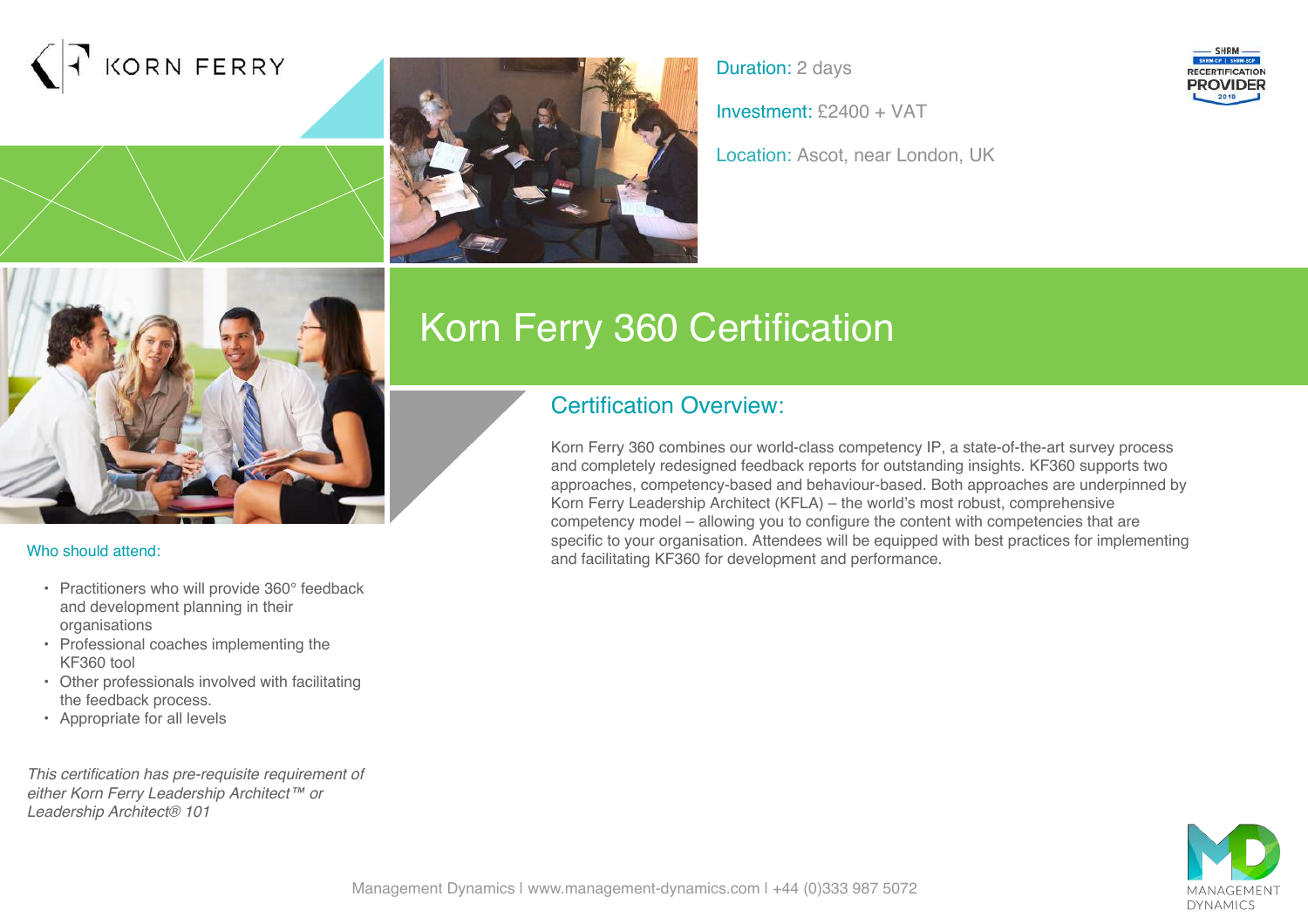### Korn Ferry 360 Certification

#### **What's included:**

- When you attend you will receive a book, and coaching reference quide.
- Two-day course materials and practice with the suite of tools, as well as lunch and refreshments
- Opportunity to participate in an individual 360° assessment.
- 14 hours of CEU credit hours through the HR Certification Institute™ and the Society for Human Resource Management
- Fees are due and payable at the time of registration. Additional logistical details will be sent with a confirmation of your enrolment



#### **Objectives:**

- Understand the theory and research underpinning 360º feedback
- Discuss and build on best practices for 360º feedback
- Discuss how to implement a 360º programme in your organisation
- Describe how learners and raters will use the Voices online survey system to provide feedback
- Describe and accurately interpret a Voices feedback report
- Be confident in coaching and providing feedback to receivers at various levels

#### **Why Korn Ferry?**

Korn Ferry is the preeminent authority on leadership and talent. It has unrivalled data to cut through the noise and dissect the traits of superior leaders. For nearly half a century, clients have trusted them to recruit world-class leaders. The Korn Ferry Institute, their research and analytics arm, was established to share intelligence and expert points of view on talent and leadership. They aim to increase understanding of how strategic talent decisions contribute to competitive advantage, growth and success.

#### **Why Certify with Management Dynamics?**

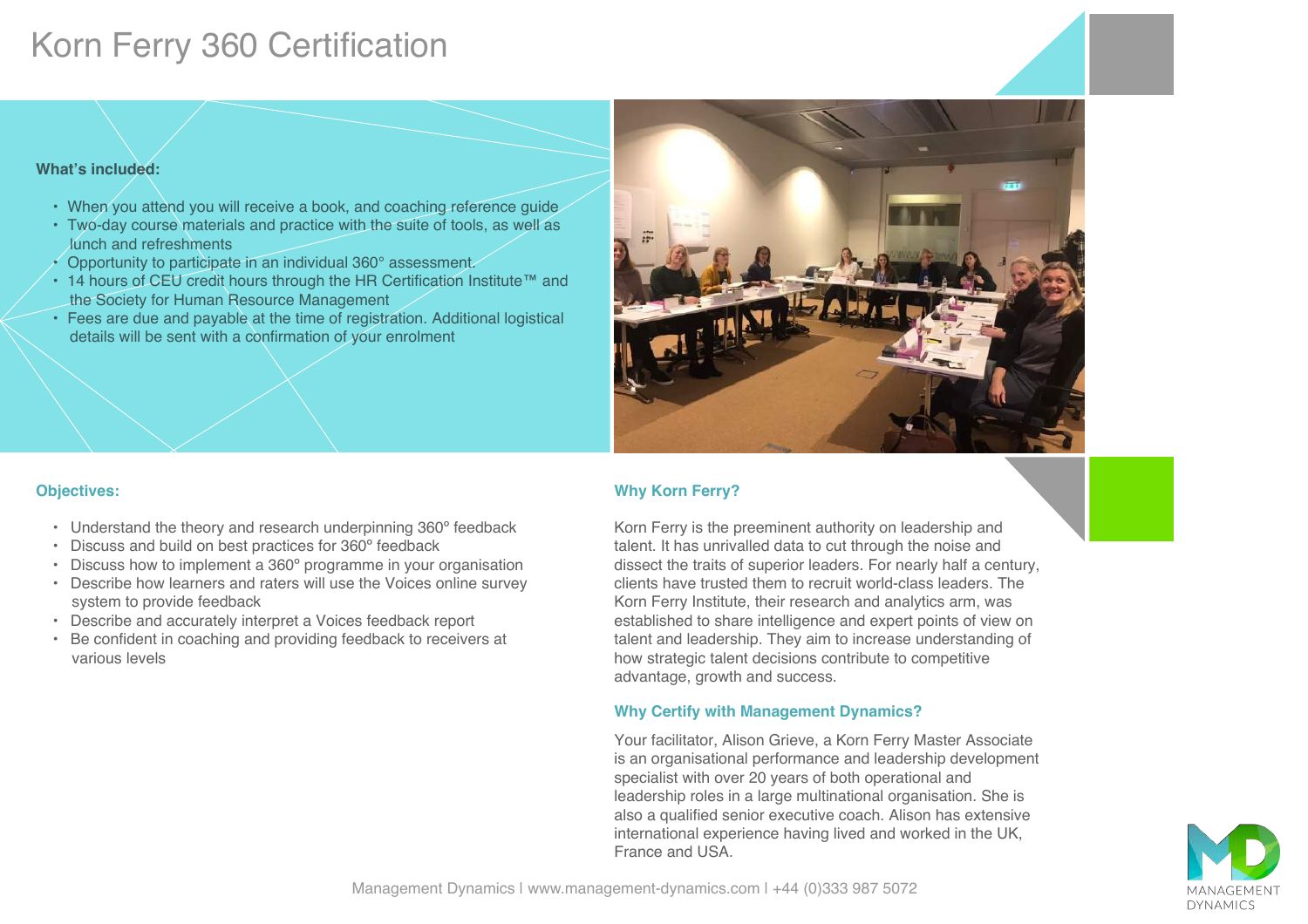# KORN FERRY



Duration: 2 days

Investment: £2735 + VAT

Location: Ascot, near London, UK





#### Who should attend:

- Practitioners leading leadership development programs
- Coaches responsible for delivering assessment results in a directive coaching format
- Organisational Development specialists who focus on succession planning
- Professionals in Human Resources who are continuing their education and certifications within the talent management field for formal accreditation within The HR Certification Institute™

## Korn Ferry Assessment of Leadership Potential **Certification**

#### Certification Overview:

Korn Ferry has carried out extensive research and found that all high-potential leaders are marked by seven essential signposts that indicate their likelihood of future success. Overall, the clearer the signal on the greatest number of attributes, the better the odds that he or she will exhibit superior leadership performance. Identifying such high-potential leaders early lets an organisation deliberately develop future executives so that when a need arises, someone with the requisite ability is prepared to step up to the challenge.

- Explore the business need and best practices around identifying leadership potential.
- Obtain a common language and understanding of the Korn Ferry Assessment of Leadership Potential (KFALP) and the 7 facets that comprise the instrument.
- Determine how to engage with the global survey centre to: identify all survey administrative options and manage your organisational implementation effectively.
- Demonstrate knowledge and competence in the research methodology and science behind the creation of the instrument; reliability, validity, scoring and impacts.
- Analyse, interpret and apply all KFALP reports accurately: individual, group and organisational reports.
- Explore the structure and coaching methods for facilitating meaningful report delivery sessions with an individual or group.
- Demonstrate clarity of the assessment instrument in a practice coaching session segment: for (in session) observation and feedback.

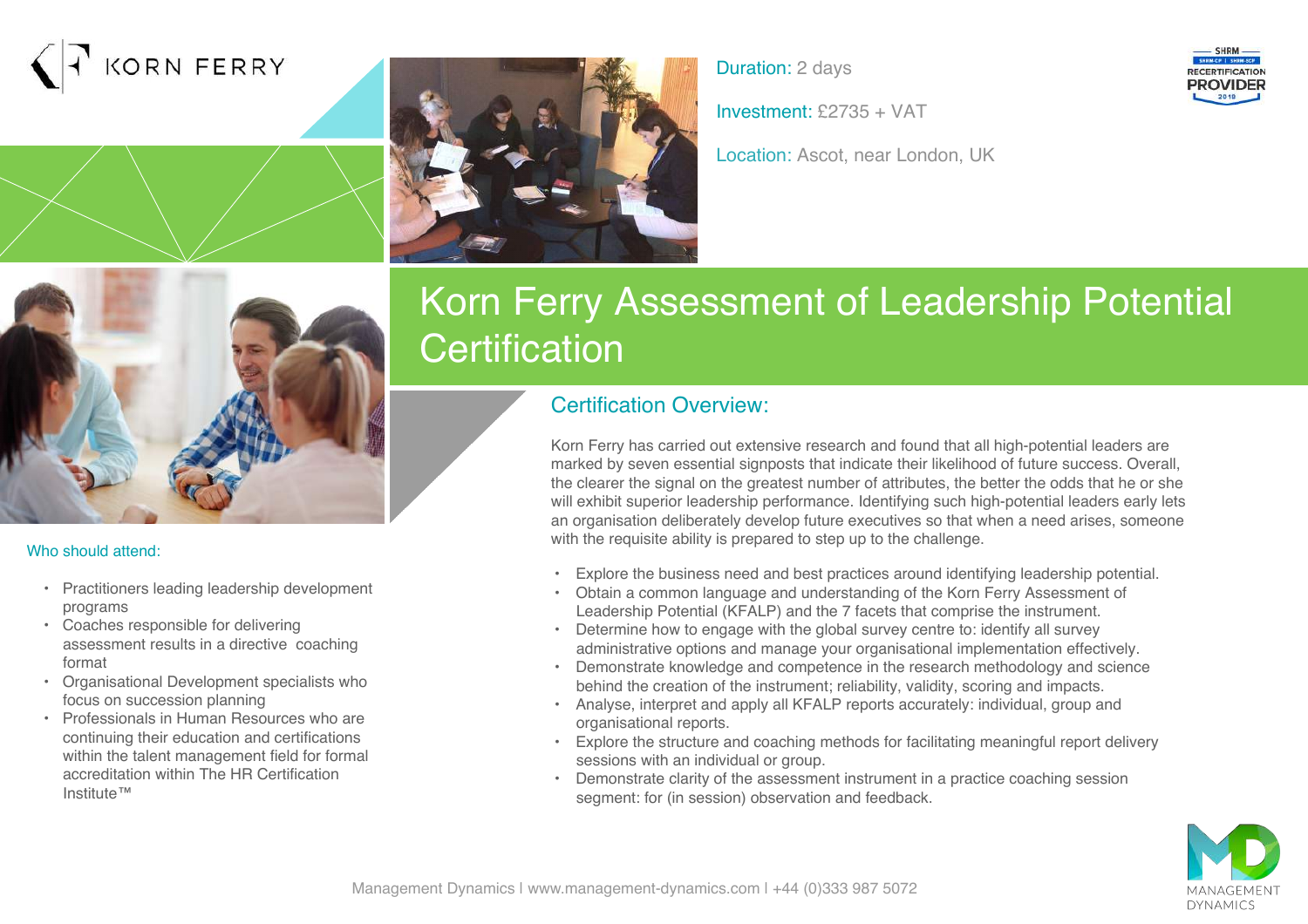## Korn Ferry Assessment of Leadership Potential™ Certification

#### **What's included:**

- When you attend you will receive a comprehensive library of support materials: books, whitepapers, workbooks, reference guides
- Two-day course materials and practice with the suite of tools, as well as lunch and refreshments
- Opportunity to participate in an individual KFALP assessment
- 14 hours of CEU credit hours through the HR Certification Institute™ and the Society for Human Resource Management
- Fees are due and payable at the time of registration. Additional logistical details will be sent with a confirmation of your enrolment



#### **Objectives**

- The facts about KFALP
- Understanding the sub scales behind each signpost
- Working with the global survey centre and administering the assessment
- Analysis interpret and feedback for KFALP reports
- Knowledge and competency in the research methodology and science behind the instrument
- Being confident with the reports

#### **Why Korn Ferry?**

Korn Ferry is the preeminent authority on leadership and talent. It has unrivalled data to cut through the noise and dissect the traits of superior leaders. For nearly half a century, clients have trusted them to recruit world-class leaders. The Korn Ferry Institute, their research and analytics arm, was established to share intelligence and expert points of view on talent and leadership. They aim to increase understanding of how strategic talent decisions contribute to competitive advantage, growth and success.

#### **Why Certify with Management Dynamics?**

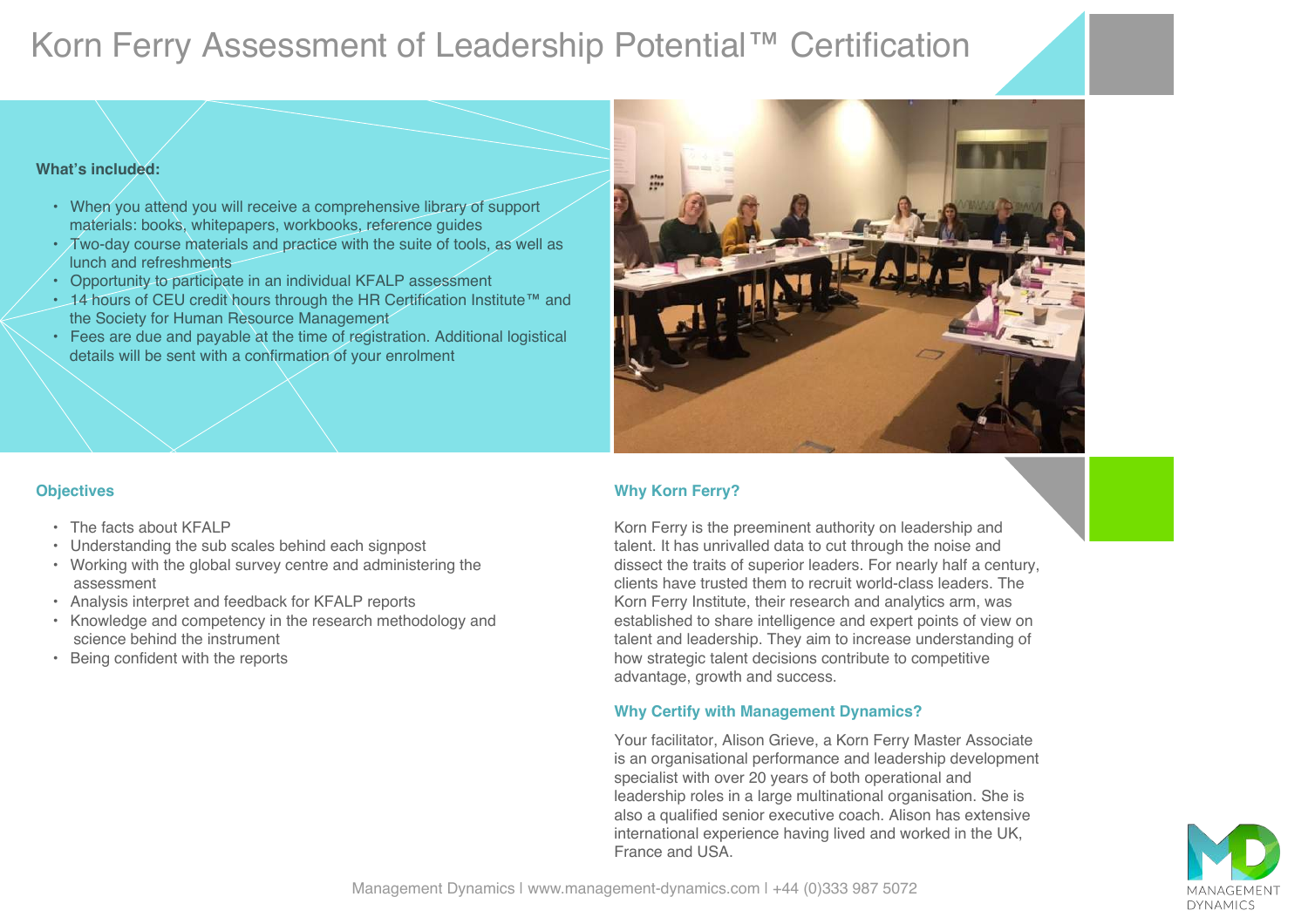# **KORN FERRY**



Duration: 1 day

Investment: £995 + VAT

Location: Ascot, near London, UK





#### Who should attend:

- Those who have purchased Korn Ferry Interview Architect® products, subscription or license to ensure best practices using the interviewing tools.
- Recruiters and sourcing specialists who want to sample Korn Ferry interviewing tools.
- Organisational Development specialists who focus on talent selection.
- Professionals in Human Resources who are continuing their education and certifications within the talent management field for formal accreditation within The HR Certification Institute™ and SHRM.

# Korn Ferry Interview Architect™ Certification

#### Certification Overview:

Your organisation invests valuable time and resources into the hiring process, wanting final decisions based on more than impressive resumes and positive hunches. You need to be confident that candidates possess the competencies needed for immediate performance on the job. However, typical interview practices do not distinguish performers from nonperformers, often resulting in ineffective and costly hires.

Take the guesswork out with Korn Ferry Interview Architect®, a straightforward set of tools that are designed to:

- Standardise interview preparation, execution, and evaluation at all levels throughout your organisation.
- Increase the ability to select successful talent for every role, at every level.
- Create a focused and effective interview process.

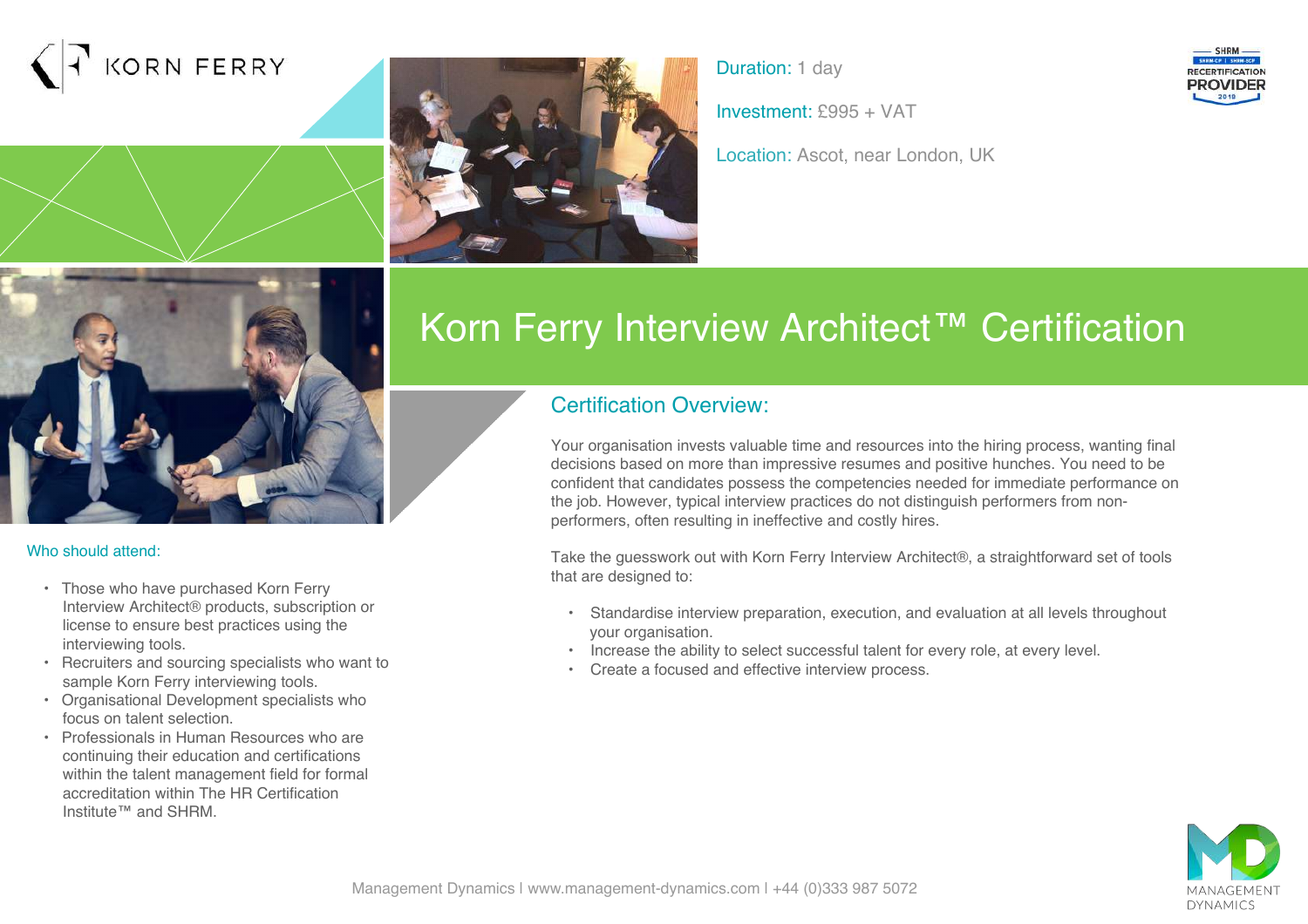### Korn Ferry Interview Architect™ Certification

#### **What's included:**

- When you attend you will receive a comprehensive library of Korn Ferry Interview Architect® support materials: books, white papers, workbooks, reference guides
- Two-day course materials and practice with the suite of tools, as well as lunch and refreshments
- 14 hours of CEU credit hours through the HR Certification Institute™ and the Society for Human Resource Management
- Fees are due and payable at the time of registration. Additional logistical details will be sent with a confirmation of your enrolment



#### **Objectives:**

- Establish the foundation of best practice interviewing techniques to build your own interviewing solution and conduct focused and effective interviews at all levels of your organisation.
- This course is for those who want to maximise their use of Interview Architect® for the greatest return on their investment and integration in their organisation.

#### **Why Korn Ferry?**

Korn Ferry is the preeminent authority on leadership and talent. It has unrivalled data to cut through the noise and dissect the traits of superior leaders. For nearly half a century, clients have trusted them to recruit world-class leaders. The Korn Ferry Institute, their research and analytics arm, was established to share intelligence and expert points of view on talent and leadership. They aim to increase understanding of how strategic talent decisions contribute to competitive advantage, growth and success.

#### **Why Certify with Management Dynamics?**

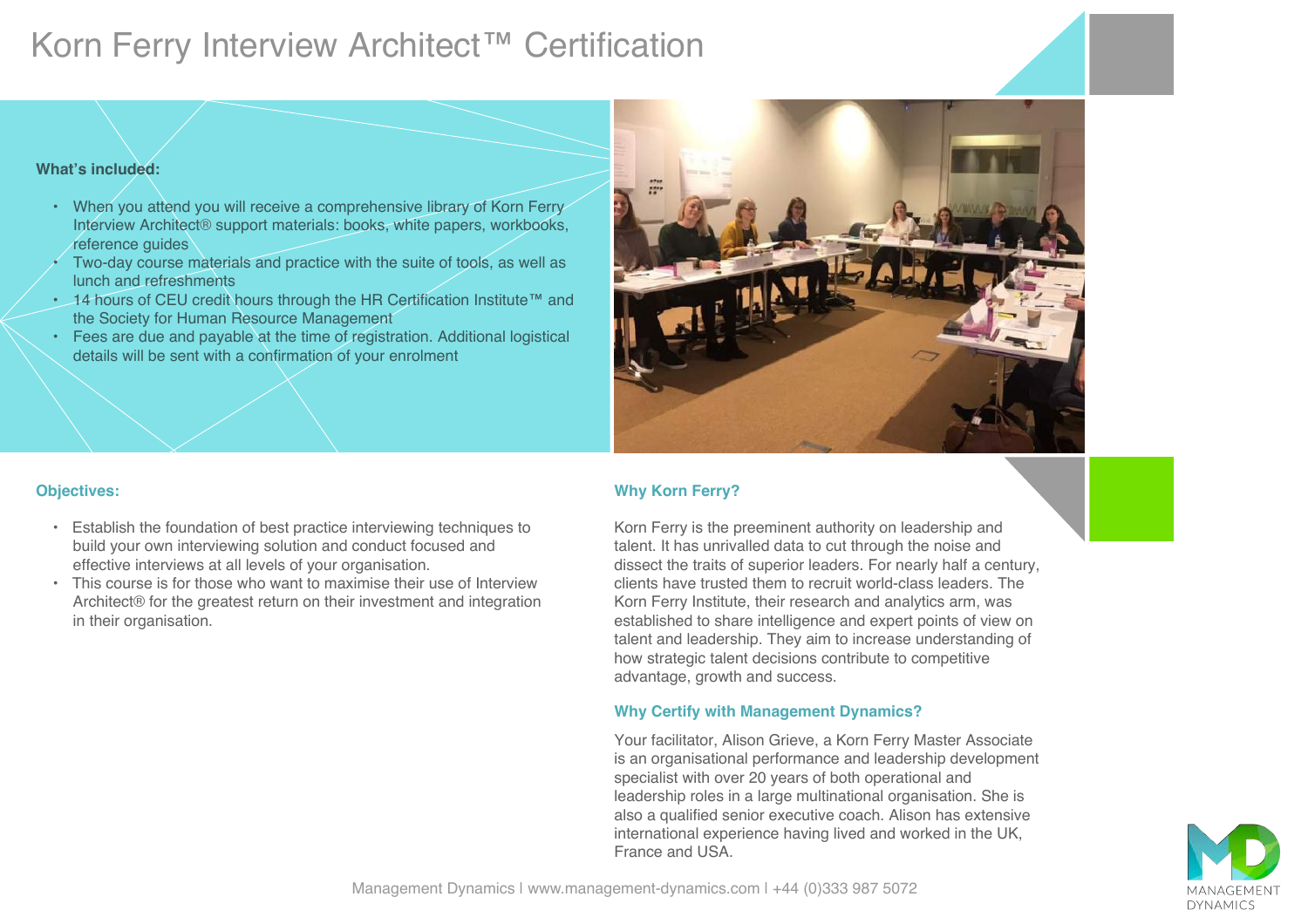# **KORN FERRY**



Duration: 2 days

Investment: £1760 + VAT

Location: Ascot, near London, UK





#### Who should attend:

- HR Managers and Leaders who want to understand and implement Korn Ferry's competency modelling and development approach
- HR practitioners who wish to learn more about competency-based HR processes, tools, and developmental language
- Managers and leaders from organisations, which already use Korn Ferry's competency framework and are looking for associated training and refresher courses
- Clients who have used the Leadership Architect® 101 framework from Lominger who wish to update on the **new** Korn Ferry Leadership ArchitectTM

# Korn Ferry Leadership Architect™ Certification

### Certification Overview:

Built on best practices and decades of research, the **new** Korn Ferry Leadership ArchitectTM offers the most powerful framework available today connected to all people processes for a streamlined Talent Management Architecture. Learn how to implement all 38 competencies or develop a customised model within your organisation to align your business strategy with your talent strategy. Create 70/20/10 development plans using a range of improvement paths.

#### By the end of this certification you will be able to:

- Explain the KFLA competencies to other managers within the organisation and to link it to the 30+ years of research which underpins the framework
- Use the competency framework for a wide range of people processes including development, role profiling, organisational development, feedback
- Create 70/20/10 development plans using a range of improvement paths
- Create an implementation plan for the competency framework within the organisation
- Understand how the competency framework connects to other KFLA tools such as the Leadership Architect (legacy) and learning agility

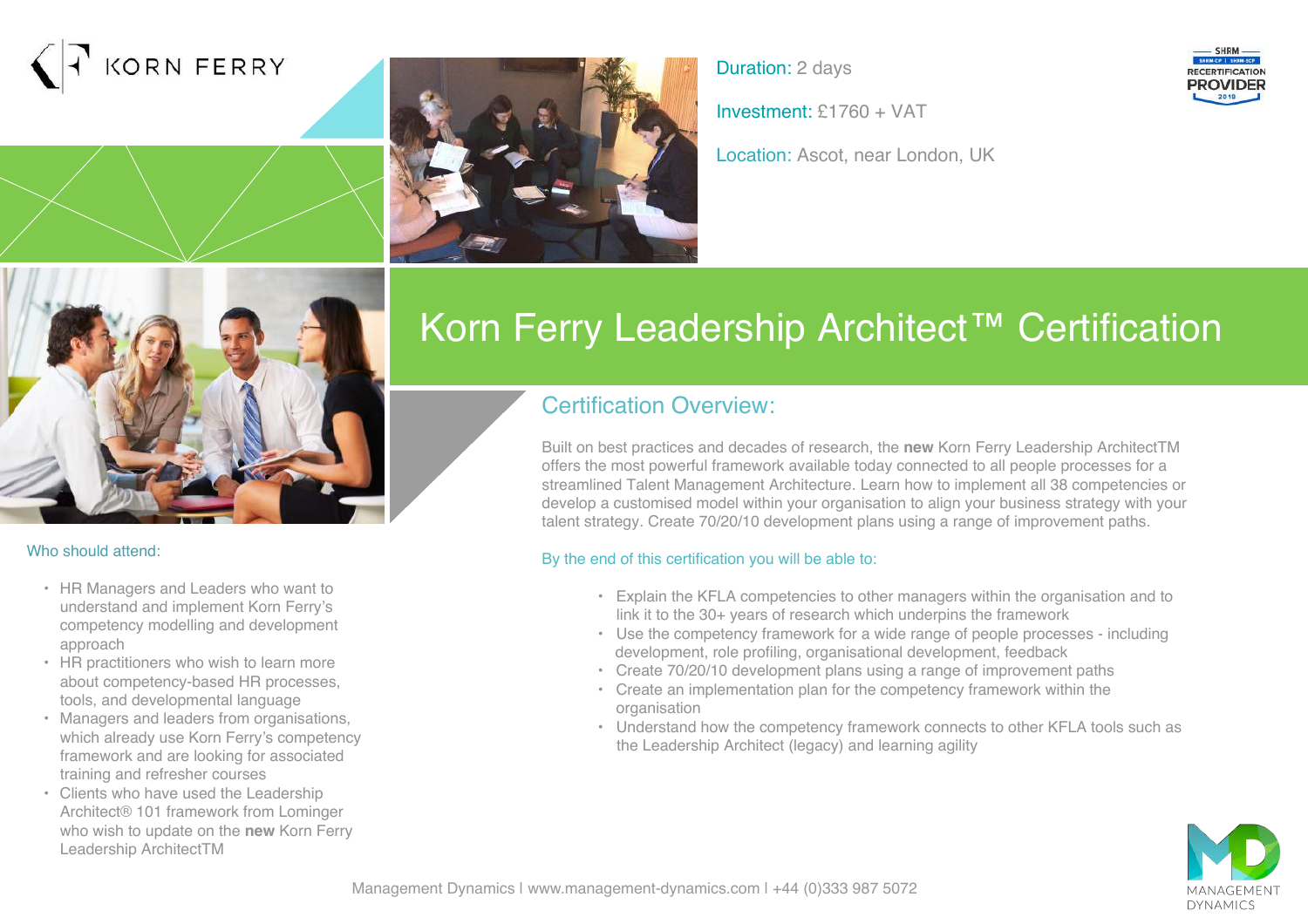### Korn Ferry Leadership Architect Certification<sup>™</sup>

#### **What's included:**

- When you attend you will receive a comprehensive library of Korn Ferry Leadership ArchitectTM support materials: books, whitepapers, workbooks, reference guides.
- Two-day course materials and practice with the suite of tools, as well as lunch and refreshments.
- 14 hours of CEU credit hours through the HR Certification InstituteTM and the Society for Human Resource Management.
- Fees are due and payable at the time of registration. Additional logistical details will be sent with a confirmation of your enrolment.



#### **Objectives:**

- Interpret the research and best practices behind the new 38 competency framework
- Identify differentiating competencies critical for success across an organisation
- Compare competency data to normative research studies, supply in workforce, and performance correlations by level and risk of derailment
- Recognise all 10 career stallers and stoppers and determine approaches for driving behavioural change
- Differentiate development strategies for individuals at multiple levels
- Explore how to implement competency models and language into existing HR and OD

#### **Why Korn Ferry?**

Korn Ferry is the preeminent authority on leadership and talent. It has unrivalled data to cut through the noise and dissect the traits of superior leaders. For nearly half a century, clients have trusted them to recruit world-class leaders. The Korn Ferry Institute, their research and analytics arm, was established to share intelligence and expert points of view on talent and leadership. They aim to increase understanding of how strategic talent decisions contribute to competitive advantage, growth and success.

#### **Why Certify with Management Dynamics?**

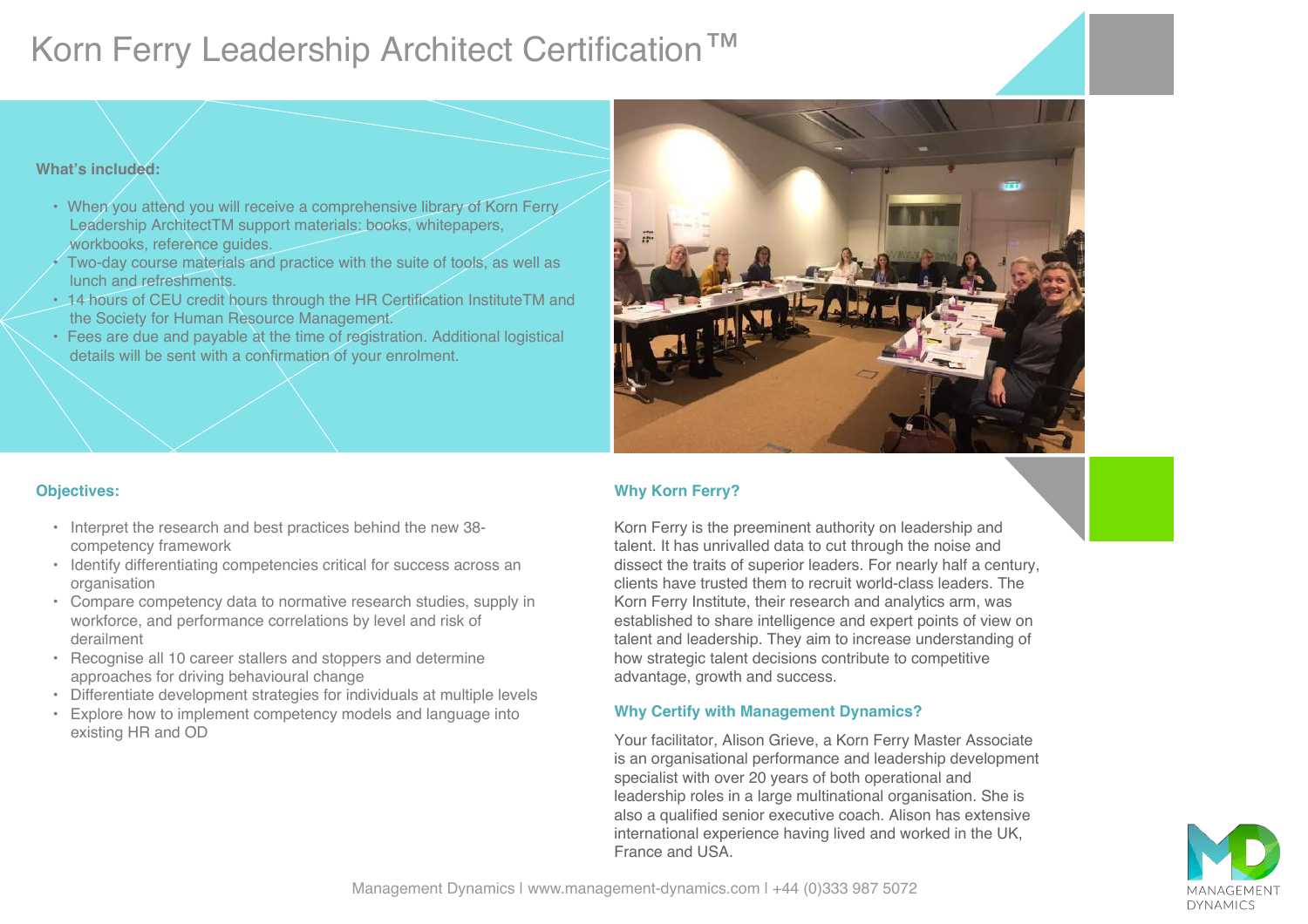



Duration: 2 days

Investment: £3000 + VAT

Location: Ascot, near London, UK





#### Who should attend:

- Talent and HR practitioners who guide talent management practices
- Coaches who will deliver feedback using viaEDGE® results
- Leaders and executive sponsors who have recognised and champion talent as the most important lever in achieving business **SUCCeSS**

## Korn Ferry ViaEDGE™ Certification

#### Certification Overview:

ViaEDGE™ is a Psychometric tool which easily and efficiently evaluates the leadership potential of large numbers of individuals, with the ease of an online self-administered assessment. The viaEDGE® certification course equips you with deeper insight and meaning into the construct of Learning Agility and how to apply the approach within your organisation. This comprehensive certification outlines how to differentiate the factors within Learning Agility, how to accurately interpret assessment language and results, and how to successfully facilitate feedback sessions.

Attend this Certification to:

- Assess internal talent for placement and development of high potentials
- Use in external candidate selection
- Identify managers most likely to succeed in promotions, international assignments and cross functional moves
- Confidently interpret assessment results and use them to drive succession management efforts
- Be able to provide feedback & coaching on the results